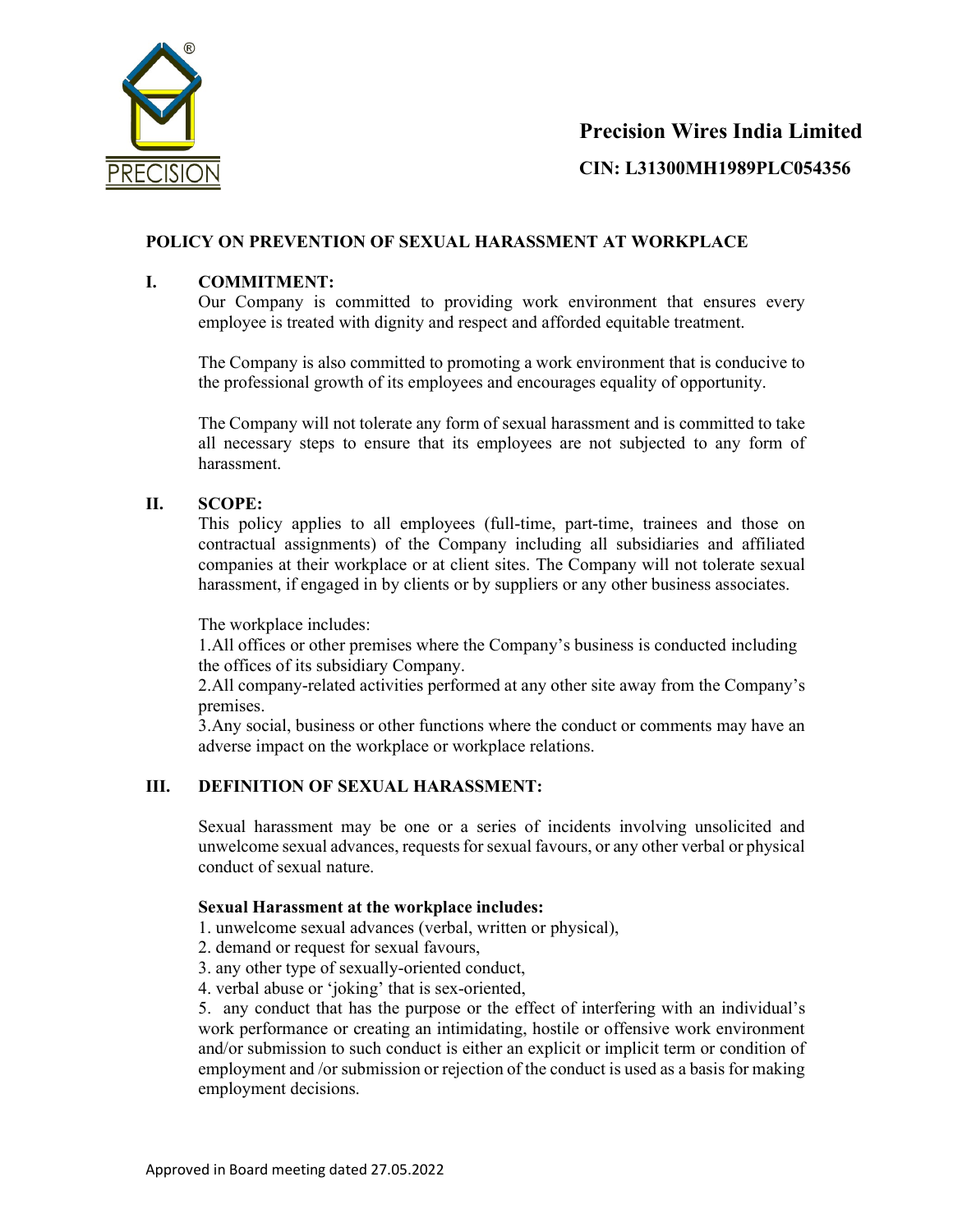

## Precision Wires India Limited

CIN: L31300MH1989PLC054356

Inappropriate conduct could also be a joke, a prank or even a compliment. These gestures also lead to harassment although the intention of the individual might not be to offend the other person.

### IV. RESPONSIBILITIES REGARDING SEXUAL HARASSMENT:

All employees of the Company have a personal responsibility to ensure that their behavior is not contrary to this policy.

All employees are encouraged to reinforce the maintenance of a work environment free from sexual harassment.

### V. COMPLAINT MECHANISM:

An appropriate complaint mechanism in the form of "Complaints Committee" has been created in the Company for time-bound redressal of the complaint made by the victim.

### VI. COMPLAINTS COMMITTEE:

The Company has instituted a Complaints Committee for redressal of sexual harassment complaint (made by the victim) and for ensuring time bound treatment of such complaints.

Initially, and till further notice, the Complaints Committee will comprise of the following four members:

- Presiding Officer: Woman employee at the level of Assistant General Manager or above
- Senior Woman Employee from Personnel Function (Member)
- Divisional / Plant Personnel Head / Branch Commercial Manager or any other Senior employee of the Division/ location from where the complaint has originated (Member)
- Member from an NGO (Member) The Presiding Officer reserves the right to nominate more members of appropriate seniority and rank in the committee to conduct such enquiries to ensure equal representation of the gender as that of the complainant or for any other valid reason. The Complaints Committee is responsible for:
- Investigating every formal written complaint of sexual harassment;
- Taking appropriate remedial measures to respond to any substantiated allegations of sexual harassment;
- Discouraging and preventing employment-related sexual harassment.

### VII. PROCEDURES FOR RESOLUTION, SETTLEMENT OR PROSECUTION OF ACTS OF SEXUAL HARASSMENT:

The Company is committed to providing a supportive environment to resolve concerns of sexual harassment as under: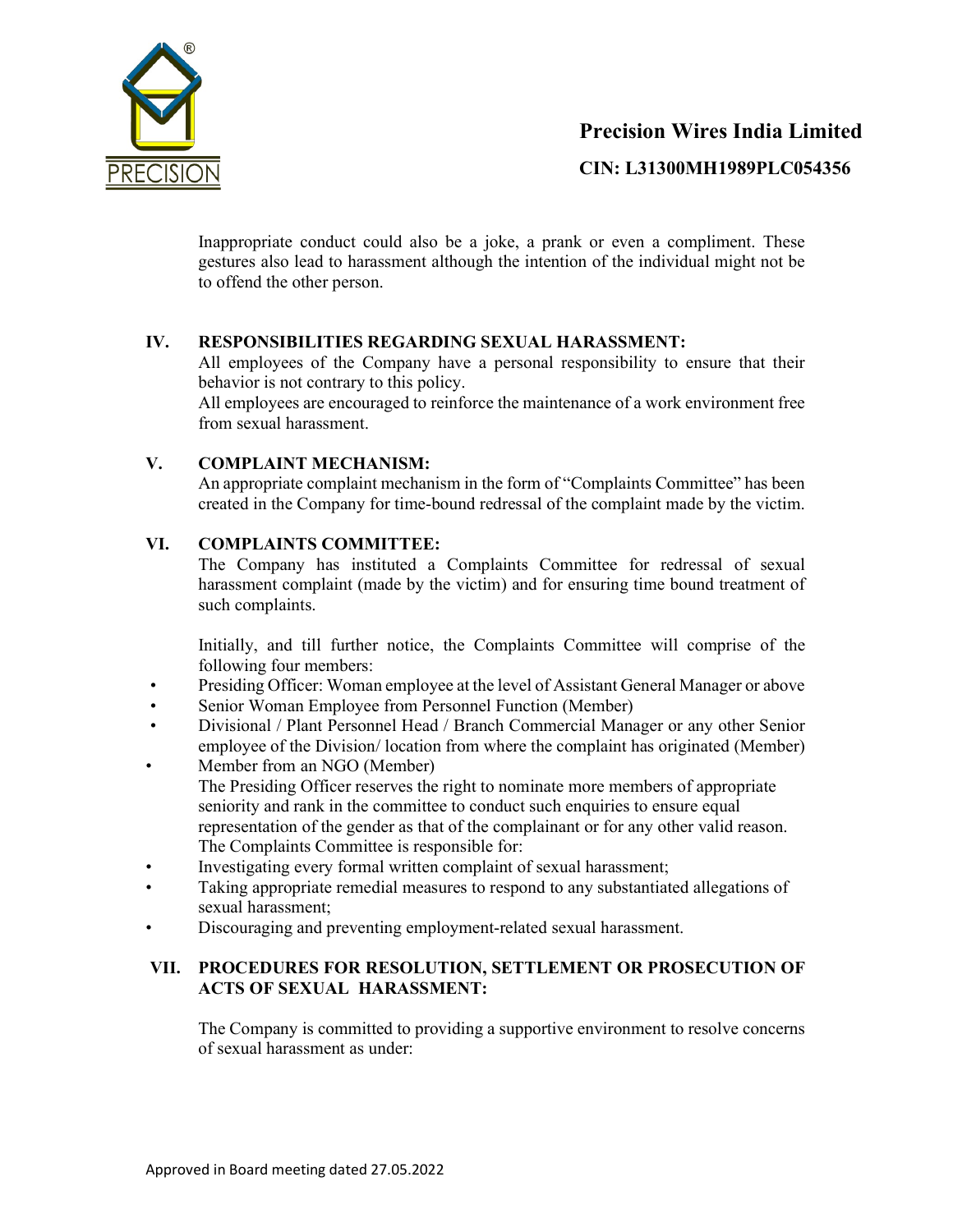

# Precision Wires India Limited CIN: L31300MH1989PLC054356

### A. Informal Resolution Options

When an incident of sexual harassment occurs, the victim of such conduct can communicate their disapproval and objections immediately to the harasser and request the harasser to behave decently.

If the harassment does not stop or if victim is not comfortable with addressing the harasser directly, the victim can bring their concern to the attention of the Complaints Committee for redressal of their grievances. The Complaints Committee will thereafter provide advice or extend support as requested and will undertake prompt investigation to resolve the matter.

### B. Complaints:

1. An employee with a harassment concern, who is not comfortable with the informal resolution options or has exhausted such options, may make a formal complaint to the Presiding Officer of the Complaints Committee constituted by the Management. The complaint shall have to be in writing and can be in form of a letter, submitted within 3 months from the date of the incident and in case of a series of incidents, within a period of 3 months from the date of the last incident. The Complaints Committee can extend the timeline for filing the complaint, for reasons to be recorded in writing, by a period of 3 months. Alternately, the employee can send complaint through an email. The employee is required to disclose their name, department, division and location they are working in, to enable the Presiding Officer to contact them and take the matter forward.

Employees may also write directly to the Whistle Officer appointed by the Company at mumbai@pwil.net

Complaint against any member of the Complaints Committee or employee in Strategic Job Responsibility Band (or equivalent) and above should be sent directly to the Managing Director of the Company.

2. The Presiding Officer of the Complaints Committee will proceed to determine whether the allegations (assuming them to be true only for the purpose of this determination) made in the Complaint fall under the purview of Sexual Harassment, preferably within 30 days from receipt of the complaint. In the event, the allegation does not fall under the purview of Sexual Harassment

or the allegation does not constitute an offence of Sexual Harassment, the Presiding Officer will record this finding with reasons, and communicate the same to the complainant.

- 3. If the Presiding Officer of the Complaints Committee determines that the allegations constitute an act of sexual harassment, he/ she will proceed to investigate the allegation with the assistance of the Complaints Committee.
- 4. Where such conduct, on the part of the accused, amounts to a specific offence under the law, Company shall initiate appropriate action in accordance with law by making a complaint with the appropriate authority.
- 5. The Complaints Committee shall conduct such investigations in a timely manner and shall submit a written report containing the findings and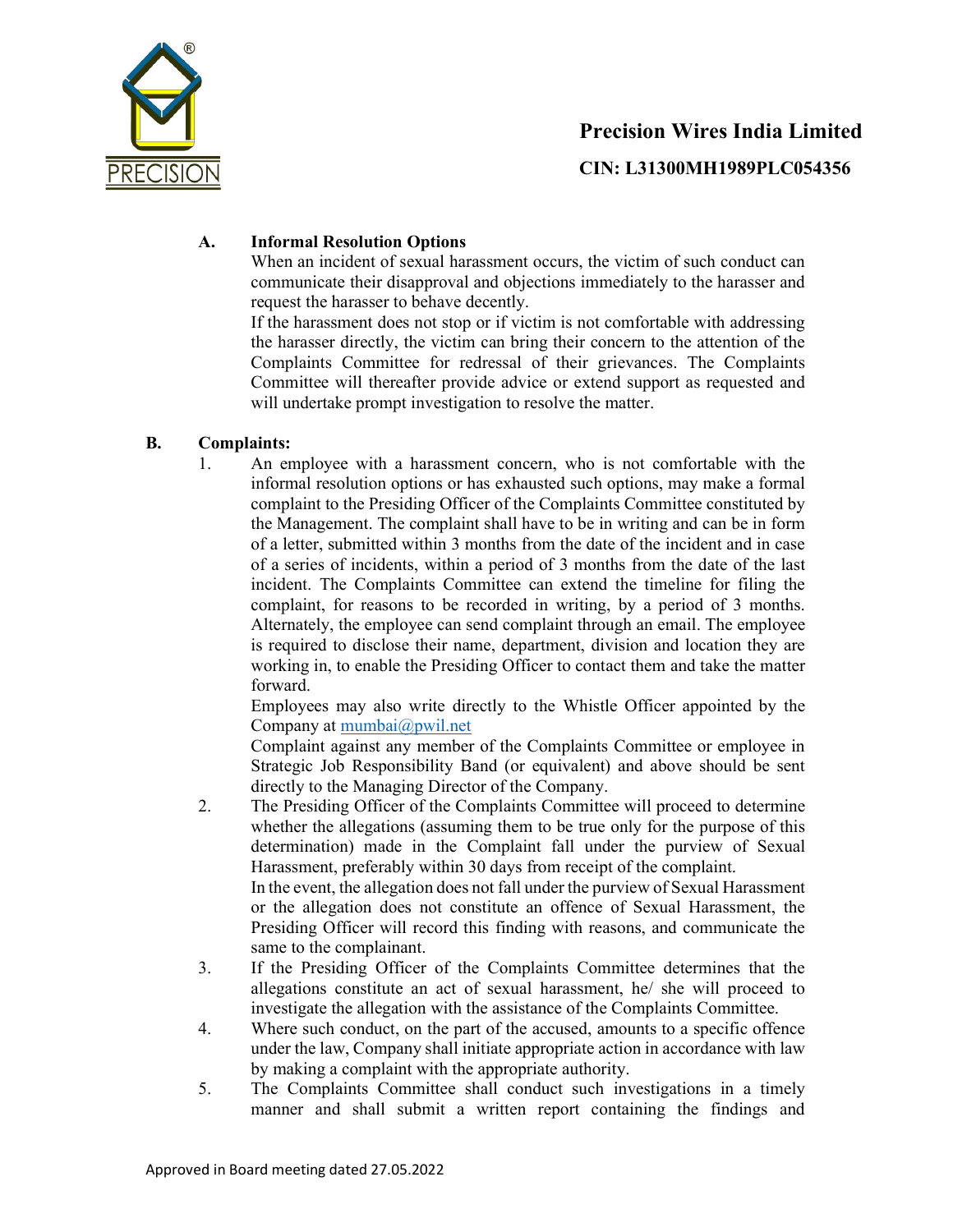

# Precision Wires India Limited CIN: L31300MH1989PLC054356

recommendations on action to be taken to the "Whistle Officer" appointed by the Company as soon as practically possible and in any case, not later than 90 days from the date of receipt of the complaint. The Whistle Officer, Head Administration of the Company will jointly take decision on the corrective action based on the recommendations of the Complaints Committee and keep the complainant informed of the same.

### Corrective action may include any of the following:

- a. Formal apology
- b. Counselling
- c. Written warning to perpetrator and a copy of it maintained in the employee's file.
- d. Change of work assignment / transfer for either the perpetrator or the victim.
- e. Suspension or termination of services of the employee found guilty of the offence
- 6. In case the complaint is found to be false, the Complainant shall, if deemed fit, be liable Management. For appropriate disciplinary action by the Management.

### VIII. CONFIDENTIALITY:

The Company understands that it is difficult for the victim to come forward with a complaint of sexual harassment and recognizes the victim's interest in keeping the matter confidential. To protect the interests of the victim, the accused person and others who may report incidents of sexual harassment, confidentiality will be maintained throughout the investigatory process to the extent practicable and appropriate under the circumstances.

### IX. ACCESS TO REPORTS AND DOCUMENTS:

All records of complaints, including contents of meetings, results of investigations and other relevant material will be kept confidential by the Company except where disclosure is required under disciplinary or other remedial processes.

### X. PROTECTION TO COMPLAINANT / VICTIM:

The Company is committed to ensuring that no employee who brings forward a harassment concern is subject to any form of reprisal. Any reprisal will be subject to disciplinary action.

The Company will ensure that the victim or witnesses are not victimized or discriminated against while dealing with complaints of sexual harassment.

However, anyone who abuses the procedure (for example, by maliciously putting an allegation knowing it to be untrue) will be subject to disciplinary action.